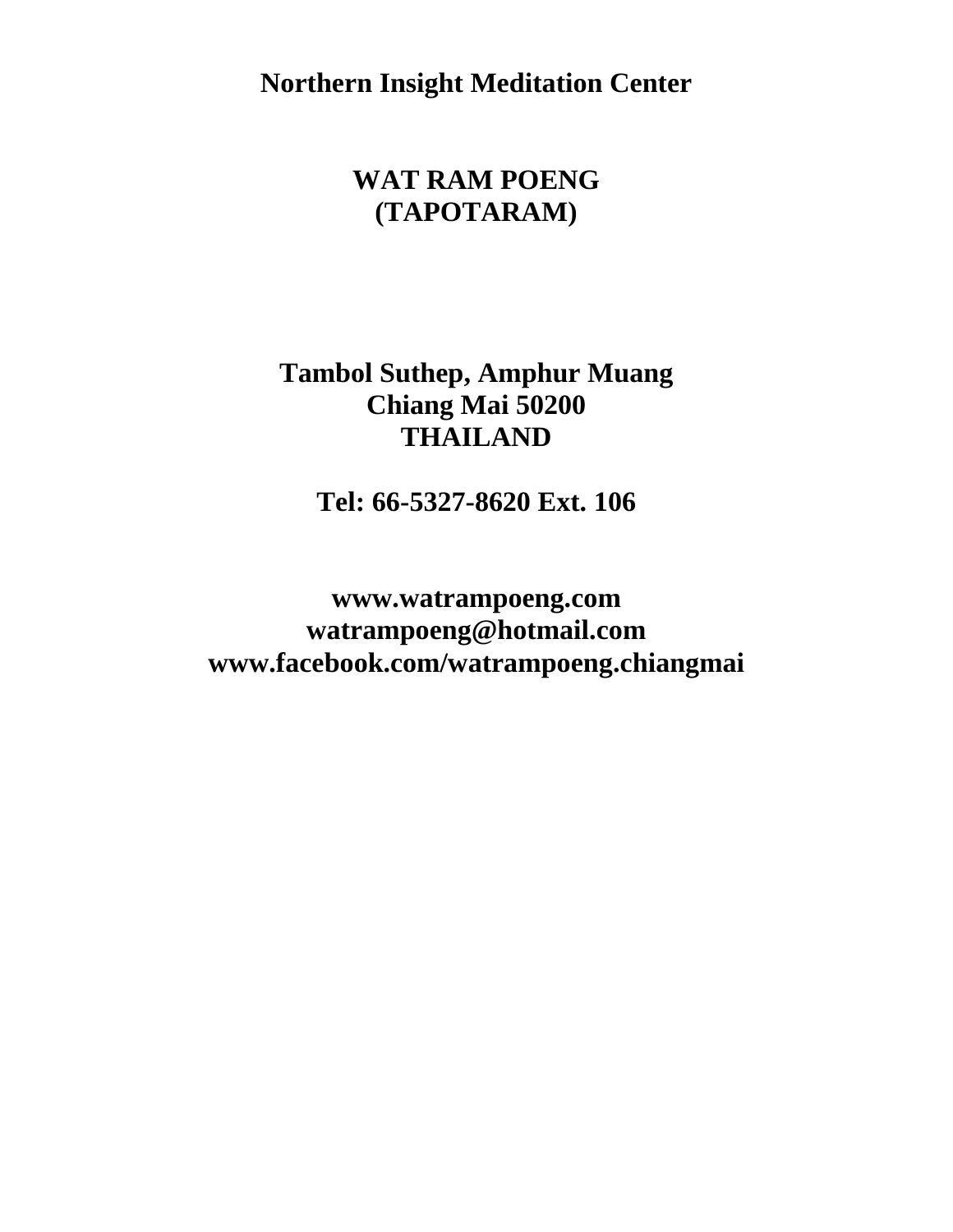

# **PHRABHAVANA DHAMMABHIRACH (Ajahn Suphan)** THE ABBOT OF WAT RAM POENG (TAPOTARAM)

The Northern Insight Meditation Center welcomes all who are willing to learn the Vipassana Meditation Practice for developing the mind. May you be happy, free from suffering, disease, grief, trouble, difficulty, danger, and may you be protected from all misfortune.

This temple, Wat Tapotaram, was built in B.E. 1942 during the reign of King Phra Jao Yod Chiangrai. It saw much development until World War II, after which the temple deteriorated for a time.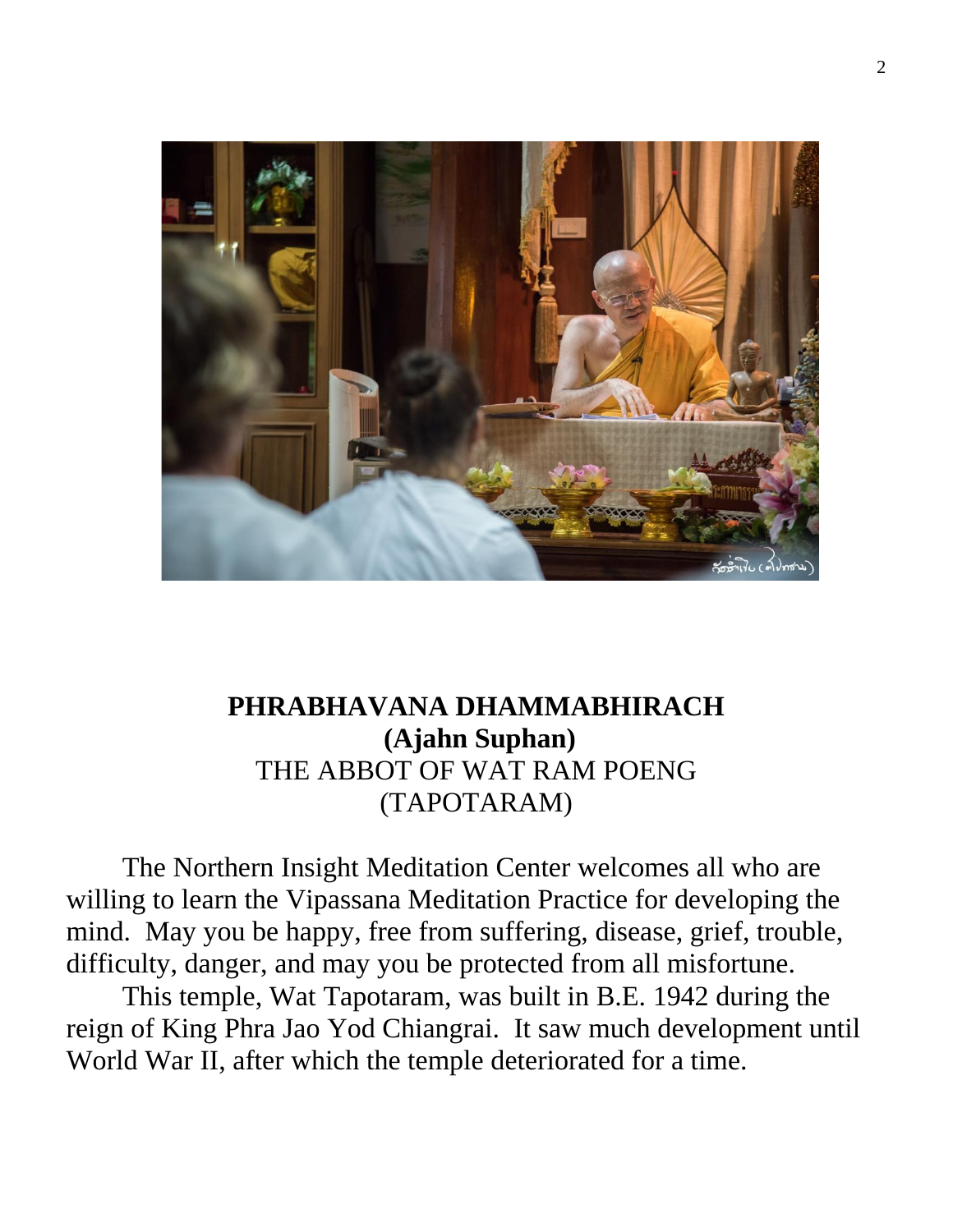#### **Vipassana Kammatthana** or **Insight Meditation and the Technique Practiced**

Mental Development is a personal experience. It does not matter if you are Buddhist, Christian, Jewish or Moslem. Nor is it important what nationality or color you are, since each person in the world is longing for a better life. The Insight Meditation technique taught here is a way to prepare a path to a better, peaceful life through clear understanding about oneself.

'Meditation' is the best word in English for the concept of Mental Development.

There are two kinds of meditation:

- ❖Tranquil, or *Samatha*, Meditation, which develops concentration (*Samadhi*) on one object to help calm the mind.
- ❖Insight, or *Vipassana*, Meditation, which develops selfunderstanding through Mindfulness Training.

The Teaching and Practice at Wat Tapotaram (Rampoeng) is based on the **Four Foundations of Mindfulness:**

- 1. Contemplation of the Body
- 2. Contemplation of the Feelings
- 3. Contemplation of the Mind (Thought)
- 4. Contemplation of Objects of the Mind

**Wat Ram Poeng offers a 26-day basic course** in Vipassana (Insight) Meditation under the guidance of a Teacher on an on-going basis. For meditators who have completed the basic course, a 10-day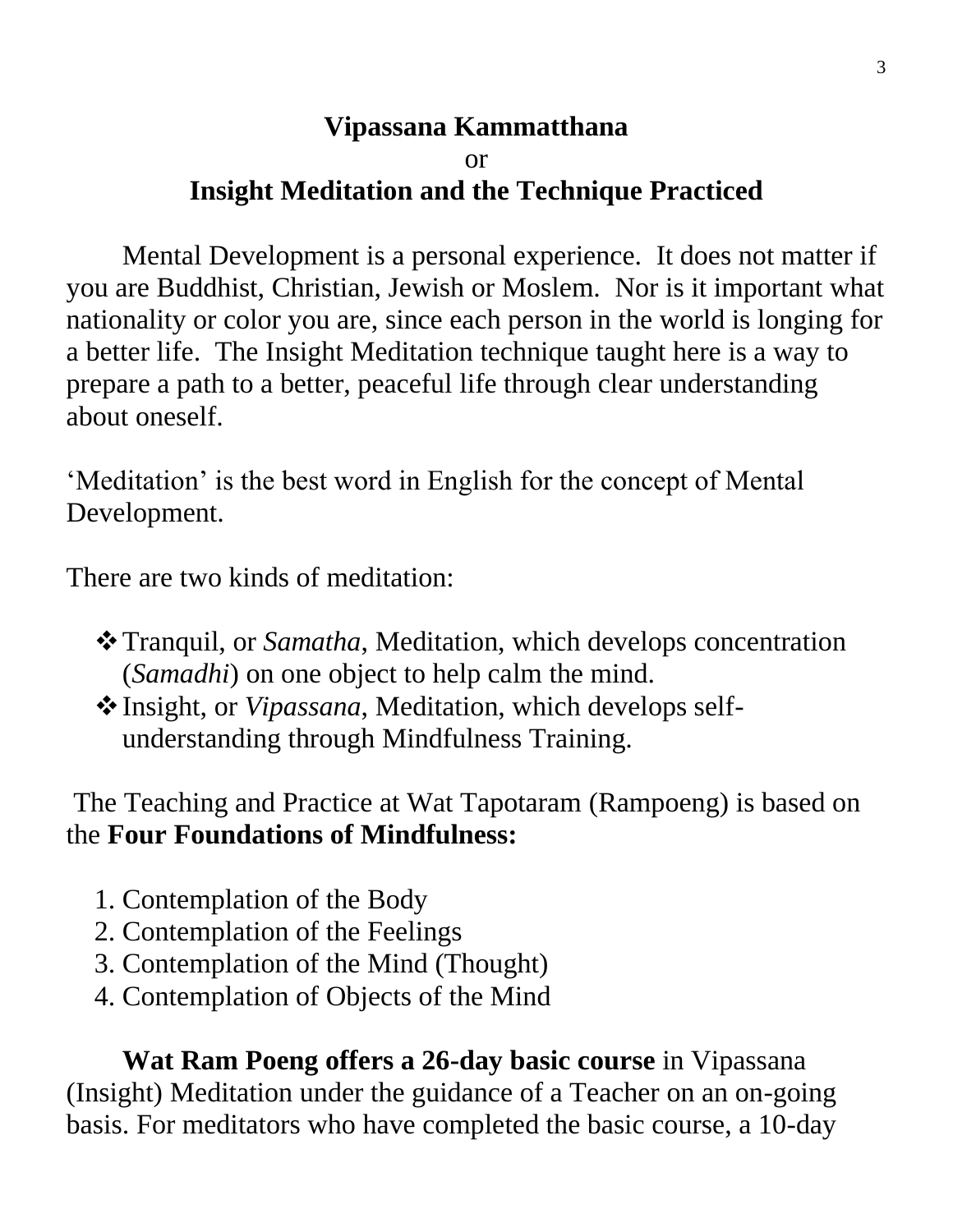Insight Meditation retreat can be taken, which builds on the 26-day basic course.

# **For those who do not have time to join the full basic course, the Monastery offers the chance to try out the practice, but not for less than 10 days or more than 6 weeks, without special permission.**

If you wish to join the Insight Meditation course offered here, please come to the administration office with your intentions, or contact us using one of the methods listed on the first page **(telephone is best)**, and further arrangements can be made. Once you have received official permission, please prepare the following items:

# **Requirements:**

# **The customary offering for the opening ceremony:**

- ❖Eleven white lotus flowers (or other white flowers).
- ❖Eleven yellow or orange candles.
- ❖Eleven incense sticks.

# **In addition:**

- ❖Your valid passport and visa.
- ❖One passport photos.
- ❖One photocopy of the photo, signature and visa pages of your valid passport.
- ❖A working alarm clock or timer. You must be able to set it to increments of five minutes.
- ❖At least two sets of white clothing.

**For men:** Loose, modest, non-transparent white trousers and a shirt. White underwear is a must.

**For women:** Loose, modest, non-transparent white sarong or trousers, a loose white shirt with sleeves and a white *'sa-*bai' (a white scarf, which is worn over the breast and around the shoulder). White underwear (inc. bra) is a must.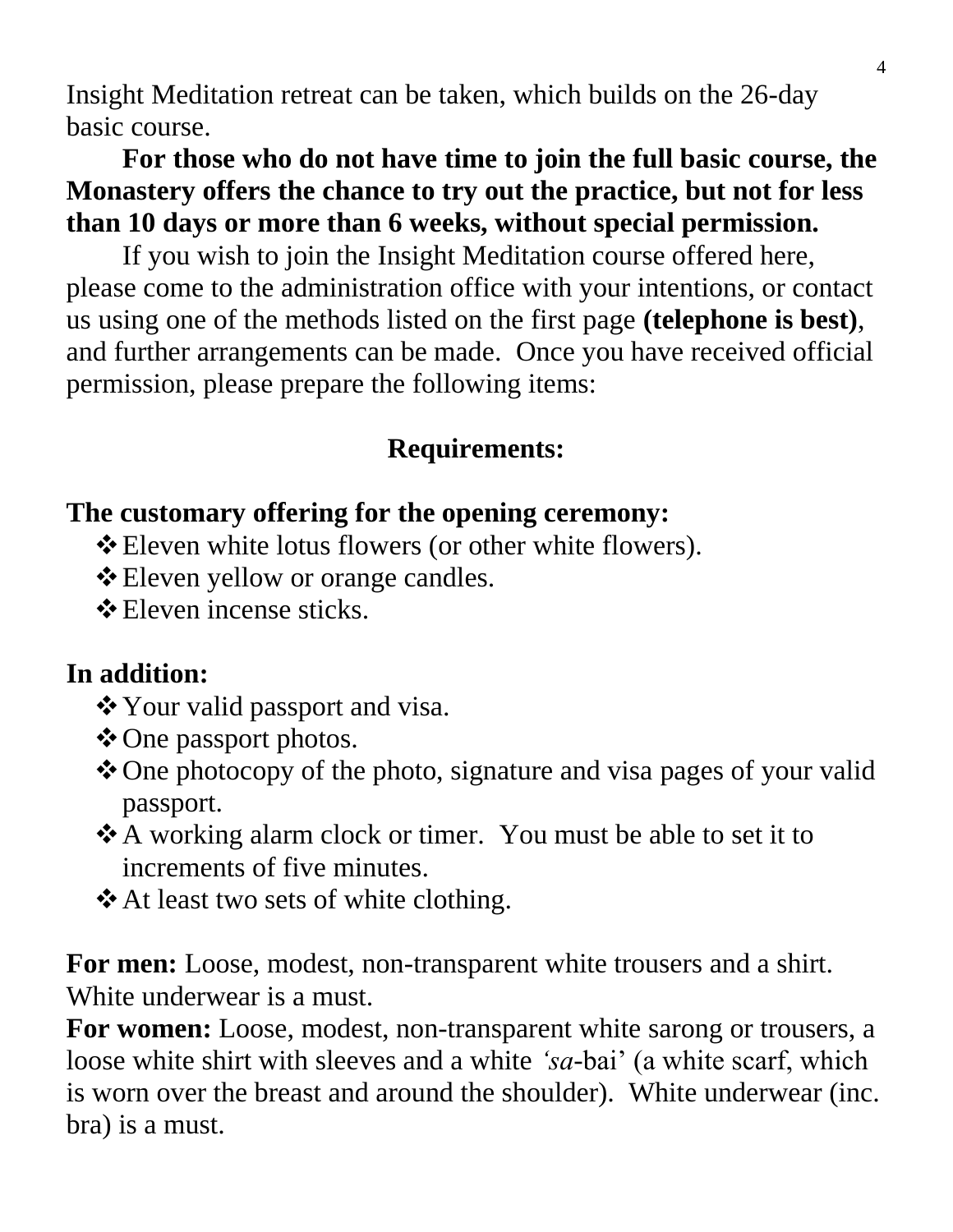❖Personal items (soap, shampoo, toothpaste, towel, sandals, etc.) Some essentials are available at the Temple Shop.

#### **General Rules for Meditators:**

What does it mean to stay in a monastery? Inside the monastery, the Eight Precepts are followed. Please read these in the 'Opening Ceremony' section. The following points should also be noted:

1. You and your clothing must always be clean, proper and hygienic. You need to wear white clothing day and night.

2. Keep your room neat and tidy.

*(The First Precept, to refrain from destroying living creatures, implies that we shouldn't create situations in which it is easy to destroy living creatures. Having food attracts insects and animals to our rooms, so we should refrain from having it there, since it makes the First Precept easier for us to break.)*

3. Keep the bathroom and toilet clean, in order to prevent fungi and bacteria.

4.Meditators are not allowed to talk about their personal meditation practice or experience. Do not discuss or compare your meditation practice with each other. Your experience is your own, and may not be the same as others'.

5. You are not allowed to mix the practice with other techniques.

6. You are only allowed to smoke cigarettes in your room, but it would be better to avoid that burdensome habit.

7. No kissing, hugging, holding hands, massaging or any other physical contact is allowed. No sun-bathing.

8. While taking a bath or sleeping, make sure that the door and window/curtains are closed and locked.

9. The Meditator's rooms are for their privacy. Visitors are not allowed to enter the Meditator's rooms.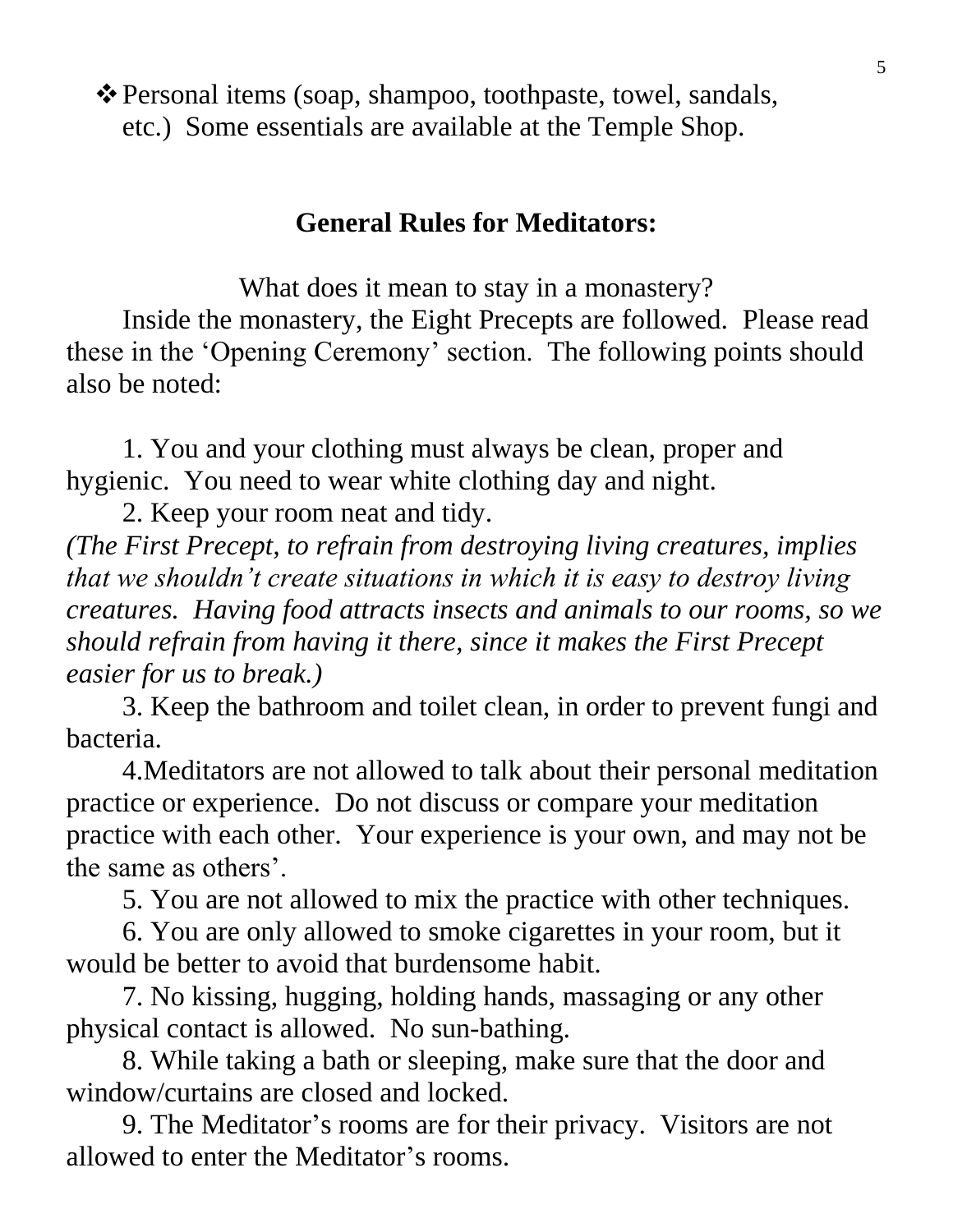10. Meditators should not visit others in their rooms. Men are not allowed to enter women's rooms. Women are not allowed to enter men's rooms.

11. No smoking, socializing, gossiping, etc.

12. No reading—this includes Buddhist books. No writing (letters, diaries, etc.). No listening to radios, tapes, CDs, etc. No telephone calls during your practice. Please switch of mobile phone during the course.

13. Meditators are not allowed to leave the Monastery area without the permission of the Teacher.

14. If you are tired during the day, you may lay down and rest in your room, but meditators are not allowed to sleep during the day.

15. Please unplug all electrical appliances when not in use, and turn off all lights, fans, etc., when leaving your room.

16. Temple Authorities reserve the right to refuse entry, or to expel anyone in the case of disrespect regarding the rules or instructions.

17. Upon completion of the course, meditators must pay respect to the Teacher at the Closing Ceremony, and gain further advice from him/her about the practice.

18. Meditators are responsible for the loss or damage of Temple properties.

19. All Temple properties must be returned and the meditator's room must cleaned before leaving. Imagine you are the next person who will use the room. Don't forget to return your key to the foreign office.

20. Each night in *Wan Phra* (Buddha Day), meditators have to join the ceremony, is called *"Wain-tien"* or *"Padakkhina",* walking around the pagoda 3 times to worship the Triple Gem, at 8:00 P.M. in the main hall.

21. Donations are appreciated. All donations should be made at the Temple office, where an official receipt can be obtained.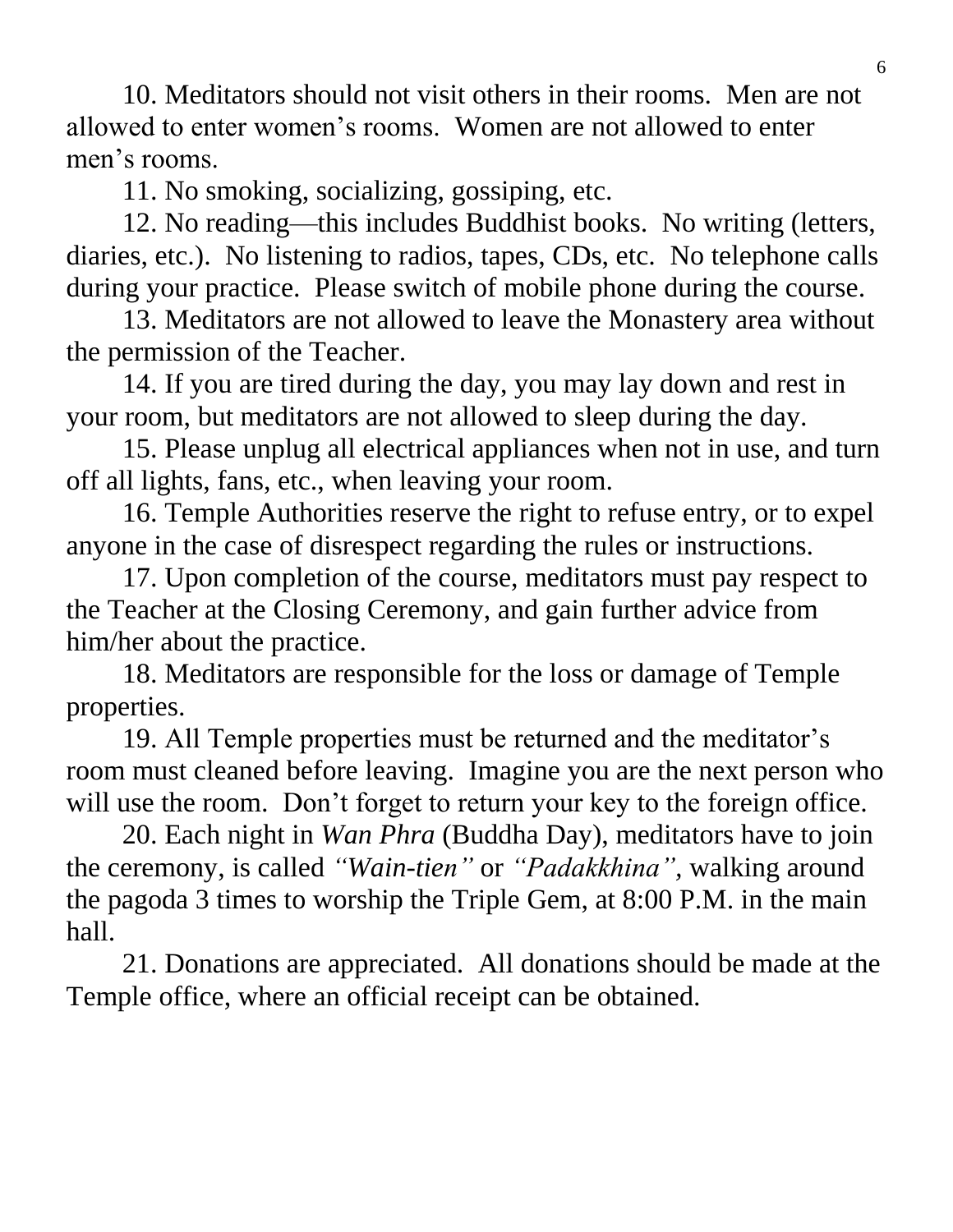*4:00 A.M.* The bell or your alarm clock wakes you up for practice. Starting with the Mindfulness Prostration, you continue with mindful Walking and then Sitting practice.

**NOTE:** Always start with *'Mindful Walking'*, then when you stop walking, take your place immediately for the sitting practice.

*6:00 A.M.* The bell rings for breakfast. It is your responsibility to follow the bell and arrive in the dining hall on time, because prayers are chanted before each meal. Late comers will not be served.

Alms food is considered sacred; take only as much as you will eat. Eat slowly, mindfully, and preferably alone. This means no talking—does not make conversation during or after meals, as doing so is disruptive to mindfulness.

Wash your dish and glass immediately after eating. Take care of your rubbish; there is a place for it near the sink where you wash your dishes.

After breakfast, you may clean, wash and bathe. Then, it is again time for practice until the bell rings for lunch.

10:30 A.M. The bell rings for lunch. Follow the same guidelines as breakfast. Afterwards, it is again time for practice until Reporting.

*Reporting:* This is typically at two o'clock for Foreign Meditators, but may change depending on the Teacher's schedule. Please check the whiteboard in the Teacher's Office each day, in case the reporting time has been changed.

*10:00 P.M.* Sleeping may begin, while dressed in your white clothing.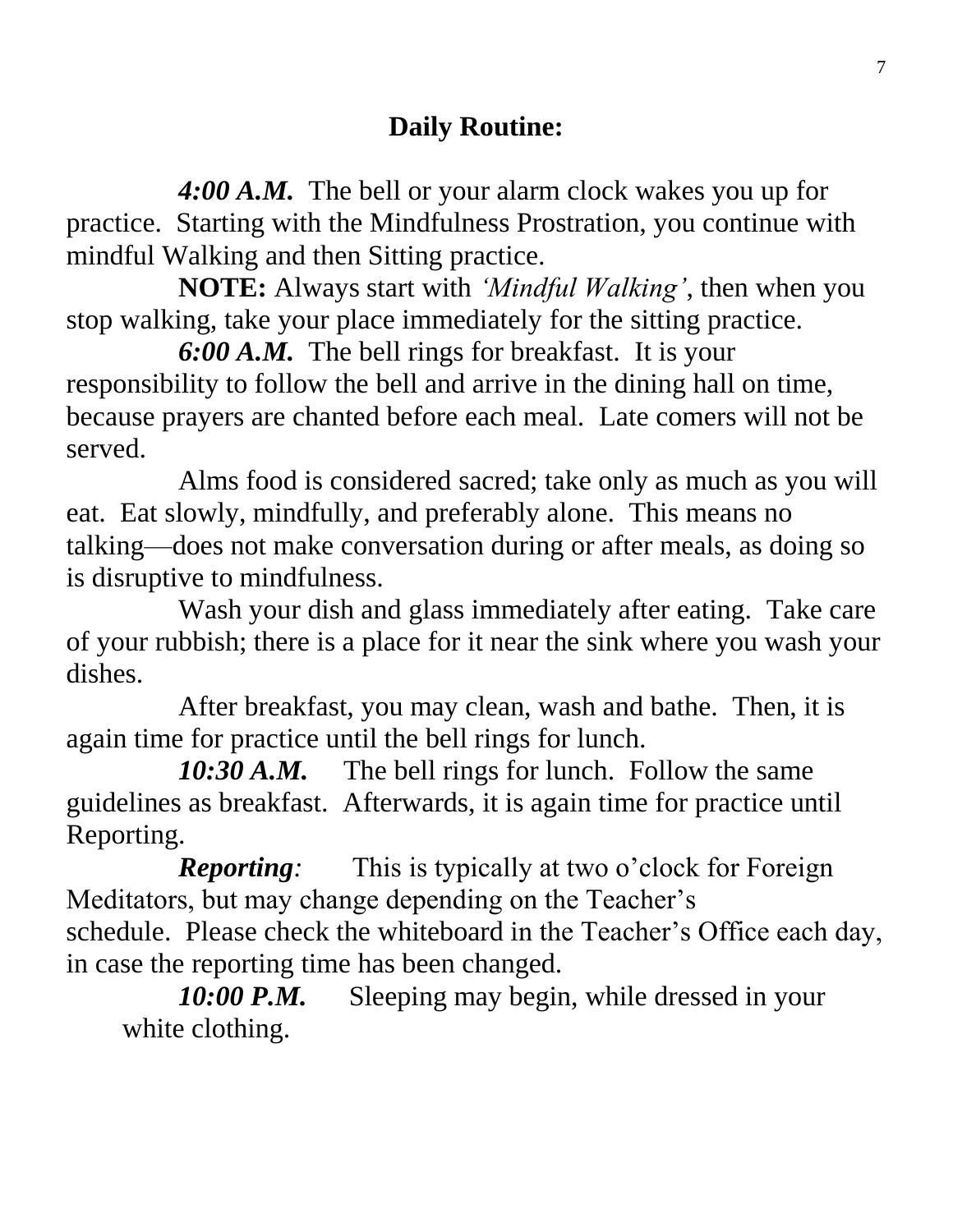#### **Additional Advice to Foreign Meditators**

 In Thailand, the feet are considered the lowest part of your body. Therefore, it is rude to point your feet at anyone. While sitting and during meal times, please be aware of this and sit with your legs either crossed, in front of you, or to the side.

- ❖Also, be aware that it is rude to point your feet at any Buddha images.
- ❖The mats in the temples are to be used by the monks only, please do not use or remove them.

#### **Reporting:**

Once a day you Report to the Teacher.

Here is an example of what you might say:

### **"Sawatdee-ka, Ajahn Suphan"** (for women) **"Sawatdee-krap, Ajahn Suphan"** (for men)

*"You told me to do the first walking step, acknowledging 'left-goesthus, right-goes-thus' for 20 minutes. I was asked to do 20 minutes of sitting practice, too, observing and acknowledging the rising and falling of the belly as rising and falling. In total, I was told to do 7 hours. I did 8 hours."*

*"The practice is both easy and difficult. Walking is easier than sitting, and pain is a problem, with cramped legs when I sit. I never imagined that 20 minutes could be so long. I had feelings of anger, doubt, impatience, and I was constantly looking at my timer. Sometimes I felt a little bit tired, sometimes my thinking became like a movie."*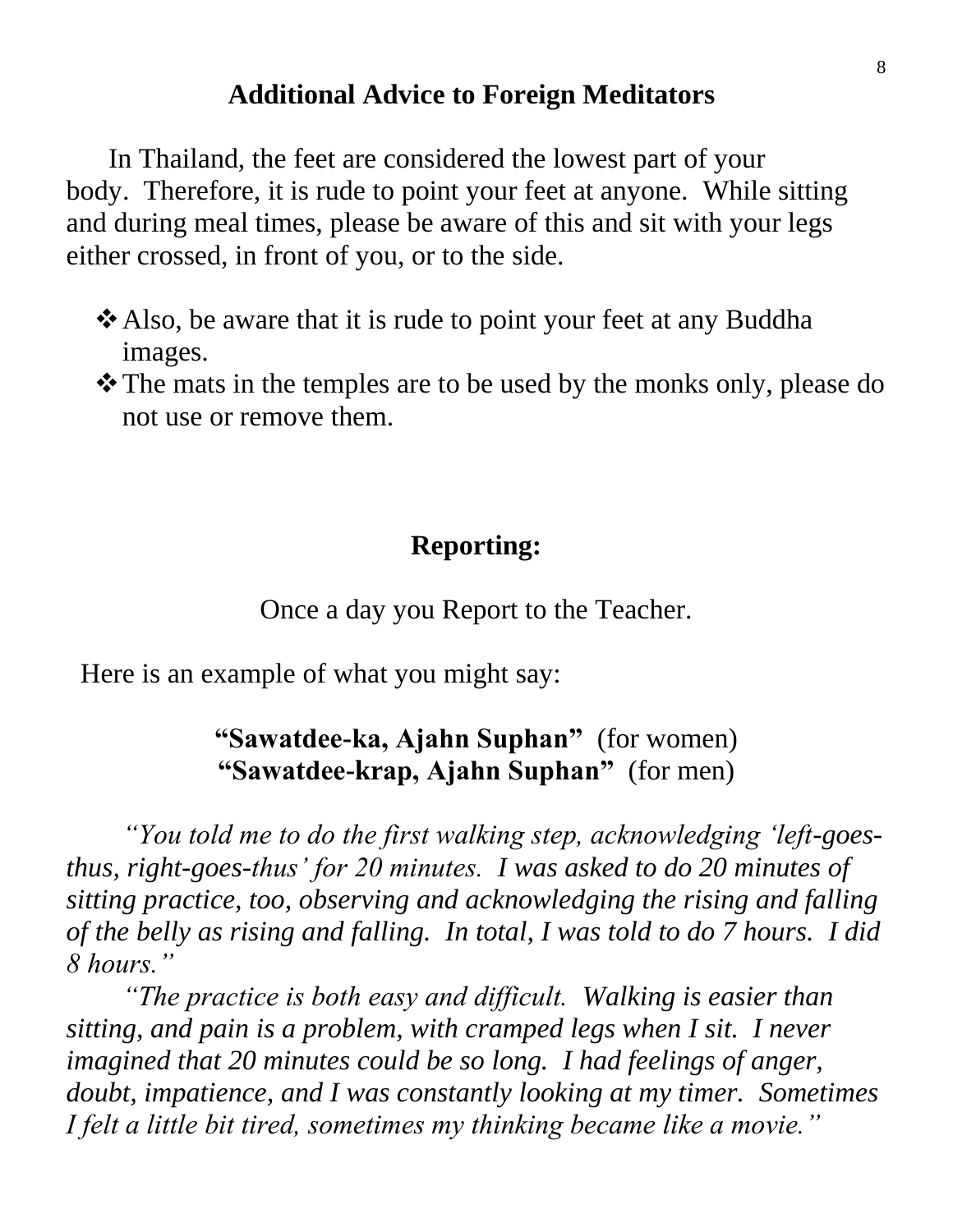If the Teacher wants to know more, s/he will ask you. Give short answers. No story about the pain, anger, or thinking is necessary—you do not have to find excuses for why you are not perfect. You must just learn to understand your imperfection. Be patient with yourself.

# **The Four Foundations of Mindfulness Explained**

 Acknowledging is the heart of Insight Meditation. It is the continual work of mindfulness to be aware and acknowledge. Insight meditation, through the Four Foundations of Mindfulness, focuses on the body, the feelings, the mind (thought) and objects of the mind. Literally, the four foundations of mindfulness serve as the base of mindfulness. Practically, they are the state of being continually mindful of what happens to the five aggregates *(which are: body, feelings, perceptions, mental formations and consciousness).*

 **1. Mindfulness of the Body** is to contemplate bodily action and sensations. This includes, for example, acknowledging or being conscious of the lifting, stepping and placing of the feet during *walking meditation*, and acknowledging the rising and falling of the abdomen in *sitting meditation*.

 **2. Mindfulness of One's Feelings** is to contemplate the happiness/suffering/neutrality of your experience. That is, to acknowledge happiness, to know how happy one is, or to acknowledge misery, and to know how miserable one is, or to acknowledge the neutral feeling which is neither happiness nor misery.

 **3. Mindfulness of the Mind (Thought)** is to contemplate one's thoughts or to be conscious of the passion, anger, delusion, sloth, distraction, peace, etc. in the thought. While in meditation our minds may think of the past or the future. We then take that thought as the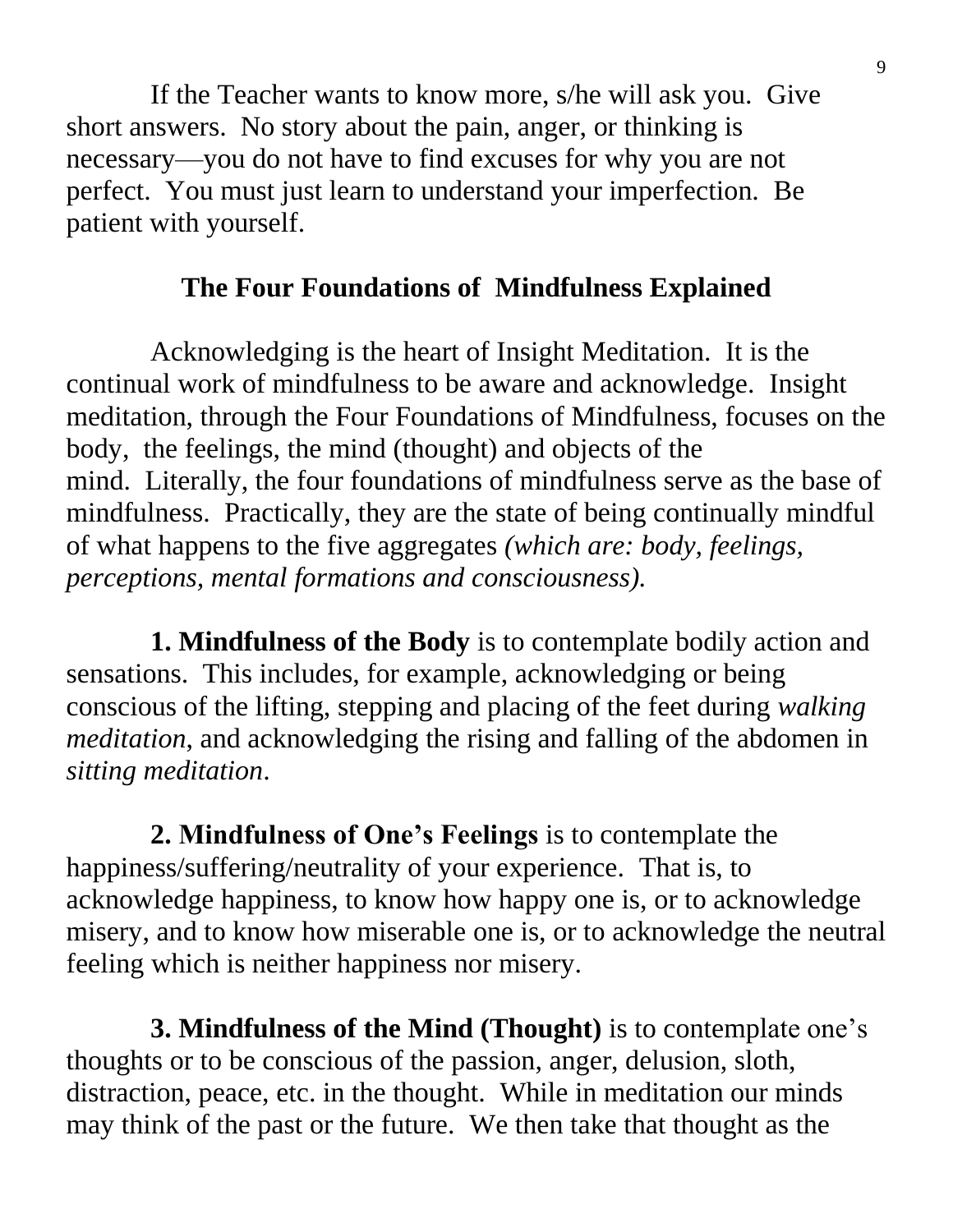momentary focus of the meditation by acknowledging *'thinkingthinking-thinking'* before returning our focus to the breath or the feet.

 **4. Mindfulness of Objects of the Mind** is to contemplate mental recognition and other volitional activities. Recognition is to know something when perceiving it. Volitional activities happen when we think about or comment on something. While we think, we must be mindful of thinking. When we are desirous, angry, slothful, restless, or doubtful as a result of thinking or external stimulation, we must be mindful too.

In short, the foundation of mindfulness is the principle of continually practicing mindfulness. We should be conscious of what we are doing both physically and mentally in the present moment. We contemplate the present only, not the past or future. The present moment is immensely important to meditation practice. Acknowledging the body/mind in the present moment develops and strengthens momentary concentration. Without acknowledgement of the present moment, meditation practice cannot progress, because momentary concentration cannot occur.

Continuity is also important. Be mindful from the moment you wake up until the moment you fall asleep at night. We have to acknowledge our daily activities. When we rest after meditation, we may begin to talk without mindfulness. When this happens, the mind wanders away and gets distracted. Thus the momentary concentration developed in meditation will weaken.

The goal of Insight Meditation is to gain a clear, complete understanding of the three obvious characteristics: *Impermanence, Suffering* and *Non-self*. Having gained an insight into the three characteristics, the meditator realizes that everything in this world is transient, subject to suffering and uncontrollable. Thus the mind abandons the desire to acquire, to have and to be.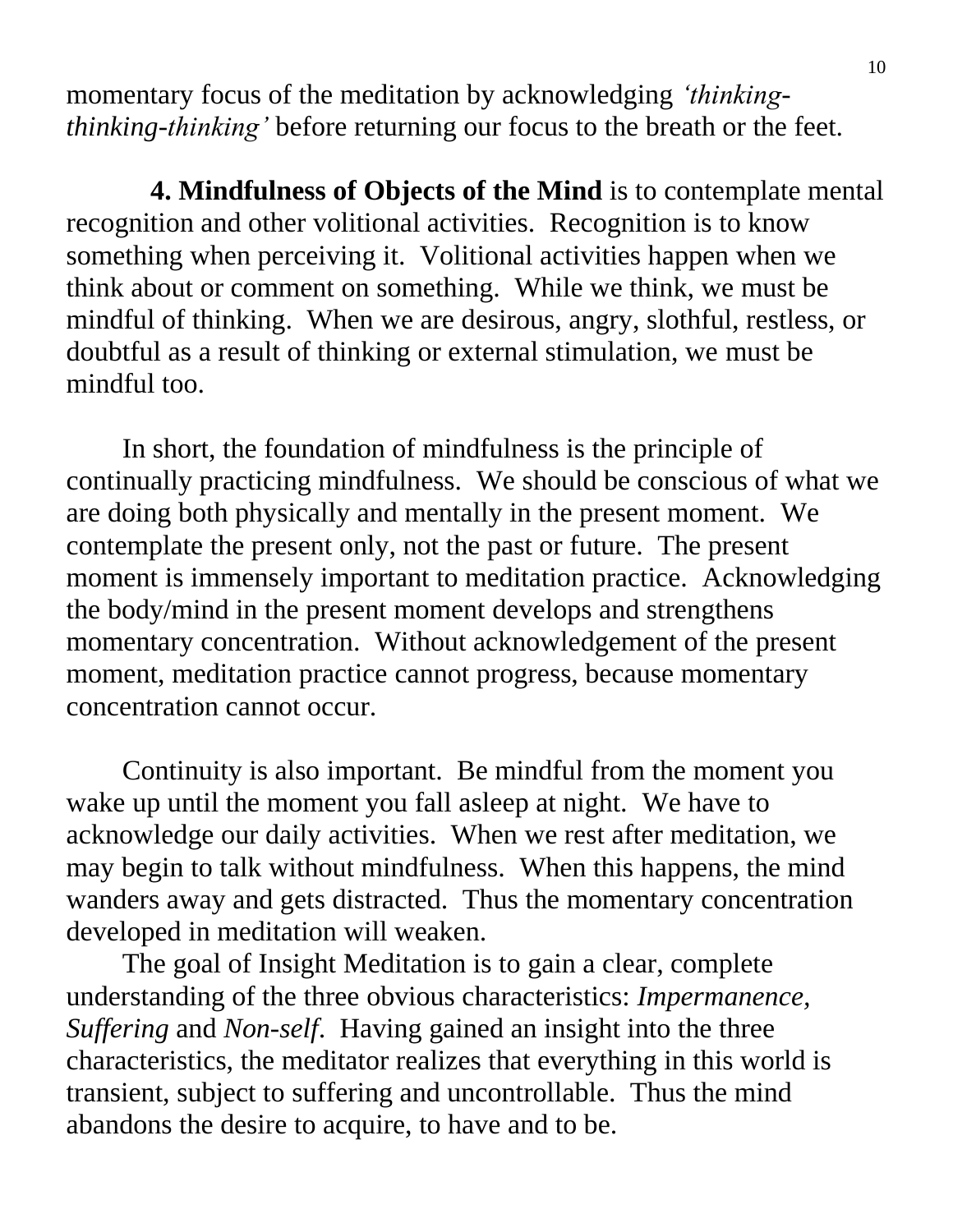Lord Buddha gave five purposes for insight meditation:

*To purify the mind. To get rid of sorrows and lamentations. To get rid of physical and mental sufferings. To understand the truth of life. To extinguish suffering and gain Nibbana (nirvana).*

The Four Foundations of Mindfulness are the heart of the Buddha's teaching. The Lord Buddha repeatedly taught them to his disciples from the time of his enlightenment until his ceasing. As he stated strongly and clearly in the *Mahasatipatthana Sutta*:

*"Look, you who find the cycle of rebirth harmful, the four foundations of mindfulness are the only way to the purification of all sorrows and lamentations, the end of all suffering and grief, and the attainment of Nibbana (nirvana)."*

#### **The Opening Ceremony**

The following is a translation of the Opening Ceremony. The Teacher or Assistant will speak the Pali words one by one, and you will repeat them in turn. It would be helpful to read through the translation before the ceremony.

#### **HOMAGE TO THE TRIPLE GEM**

With hands joined together in *anjali*, recite the passage in Pali:

ARAHAM SAMMASAMBUDDHO BHAGAVA The Lord, The Perfectly Enlightened and Blessed One, BUDDHAM BHAGAVANTAM ABHIVADEMI I render homage to the Buddha, the Blessed One.

*- prostrate -*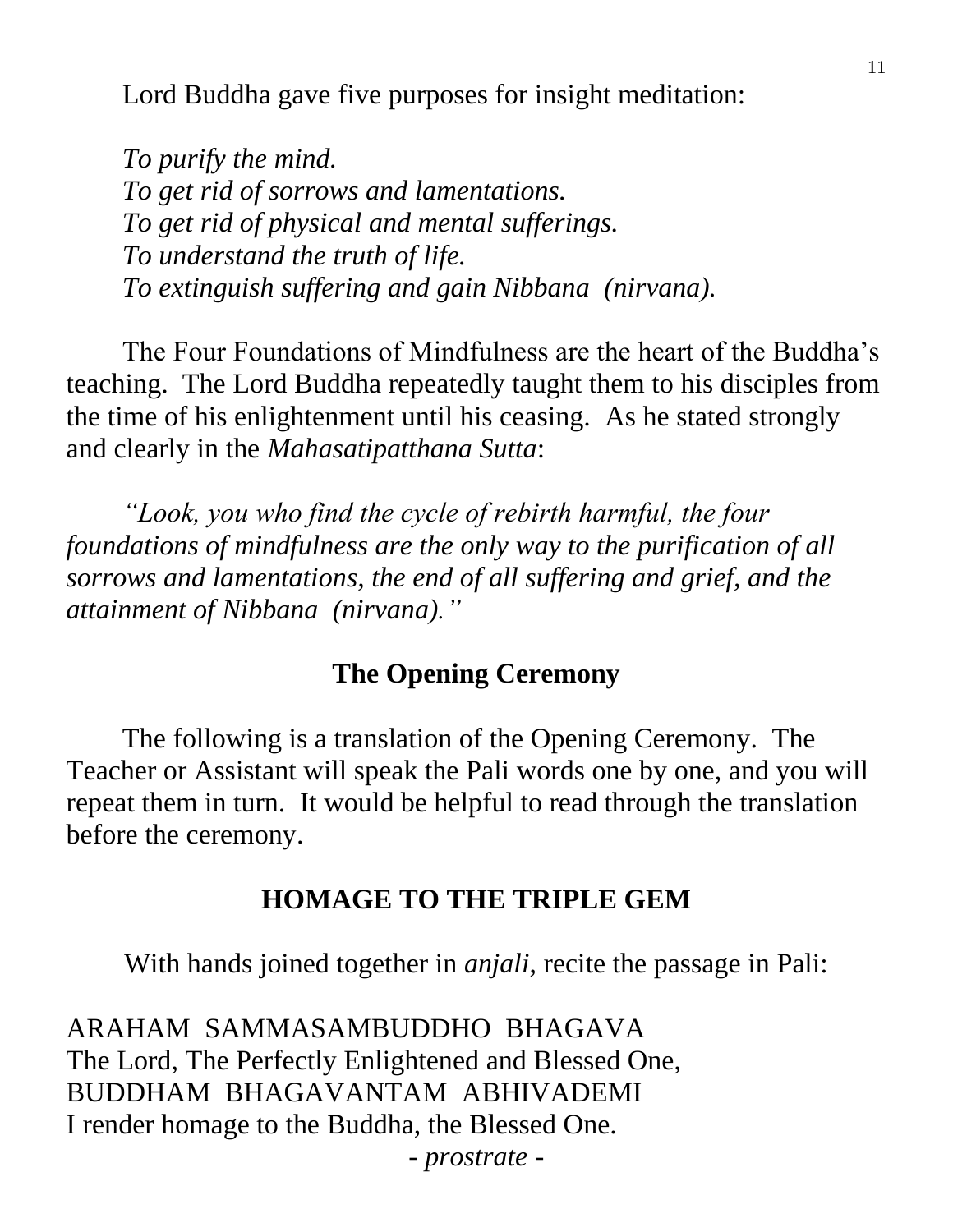SVAKKHATO BHAGAVATA DHAMMO The Teaching so completely explained by Him, DHAMMAM NAMASSAMI I humbly bow before the Dhamma.

*- prostrate -*

SUPATIPANNO BHAGAVATO SAVAKASANGHO The Blessed One's Disciples, who have practiced, SANGHAM NAMAMI I humbly bow before the Sangha.

*- prostrate –*

#### **REQUESTING THE THREE REFUGES AND THE EIGHT PRECEPTS**

After prostrating three times, with your hands joined in *anjali*, recite the following request in Pali:

AHAM (MAYAM) BHANTE TISARANENA SAHA ATTHA SILANI YACAMI (YACAMA) I/We, Venerable Sir, request the Three Refuges and Eight Precepts. DUTIYAMPI AHAM (MAYAM) BHANTE TISARANENA SAHA ATTHA SILANI YACAMI (YACAMA) For the second time, I/We, Venerable Sir, request the Three Refuges and Eight Precepts.

TATIYAMPI AHAM (MAYAM) BHANTE TISARANENA SAHA ATTHA SILANI YACAMI (YACAMA)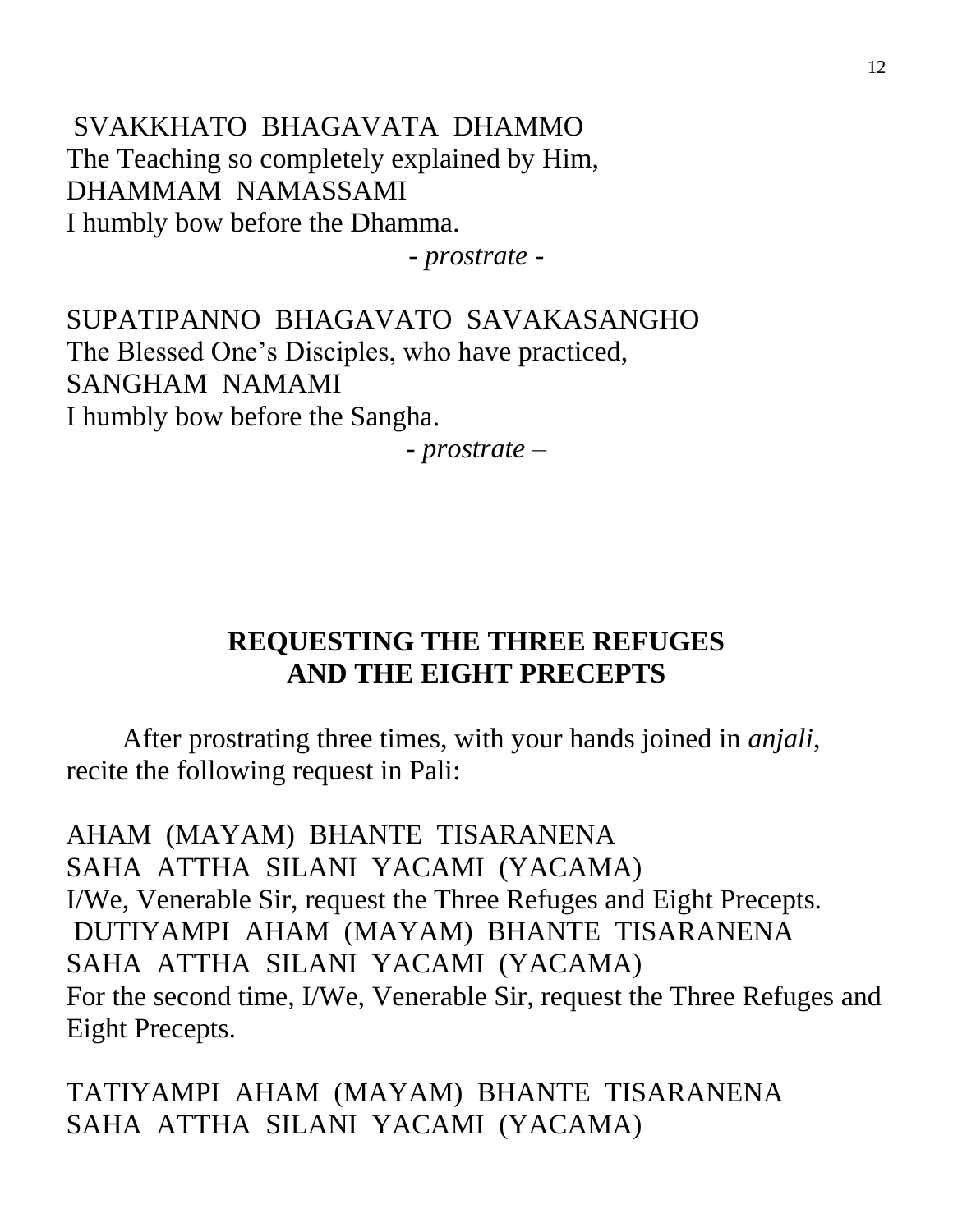For the third time, I/We, Venerable Sir, request the Three Refuges and Eight Precepts.

# **GOING TO THE THREE REFUGES**

With your hands joined together in *anjali*, repeat each word after the leader in Pali:

NAMO TASSA BHAGAVATO ARAHATO SAMMASAMBUDDHASSA

Homage to the Blessed One, the Noble One, the Perfectly Enlightened One.

NAMO TASSA BHAGAVATO ARAHATO SAMMASAMBUDDHASSA

Homage to the Blessed One, the Noble One, the Perfectly Enlightened One.

NAMO TASSA BHAGAVATO ARAHATO SAMMASAMBUDDHASSA

Homage to the Blessed One, the Noble One, the Perfectly Enlightened One.

BUDDHAM SARANAM GACCHAMI To the Buddha I go for Refuge. DHAMMAM SARANAM GACCHAMI To the Dhamma I go for Refuge. SANGHAM SARANAM GACCHAMI To the Sangha I go for Refuge.

DUTIYAMPI BUDDHAM SARANAM GACCHAMI For the second time, to the Buddha I go for Refuge. DUTIYAMPI DHAMMAM SARANAM GACCHAMI For the second time, to the Dhamma I go for Refuge. DUTIYAMPI SANGHAM SARANAM GACCHAMI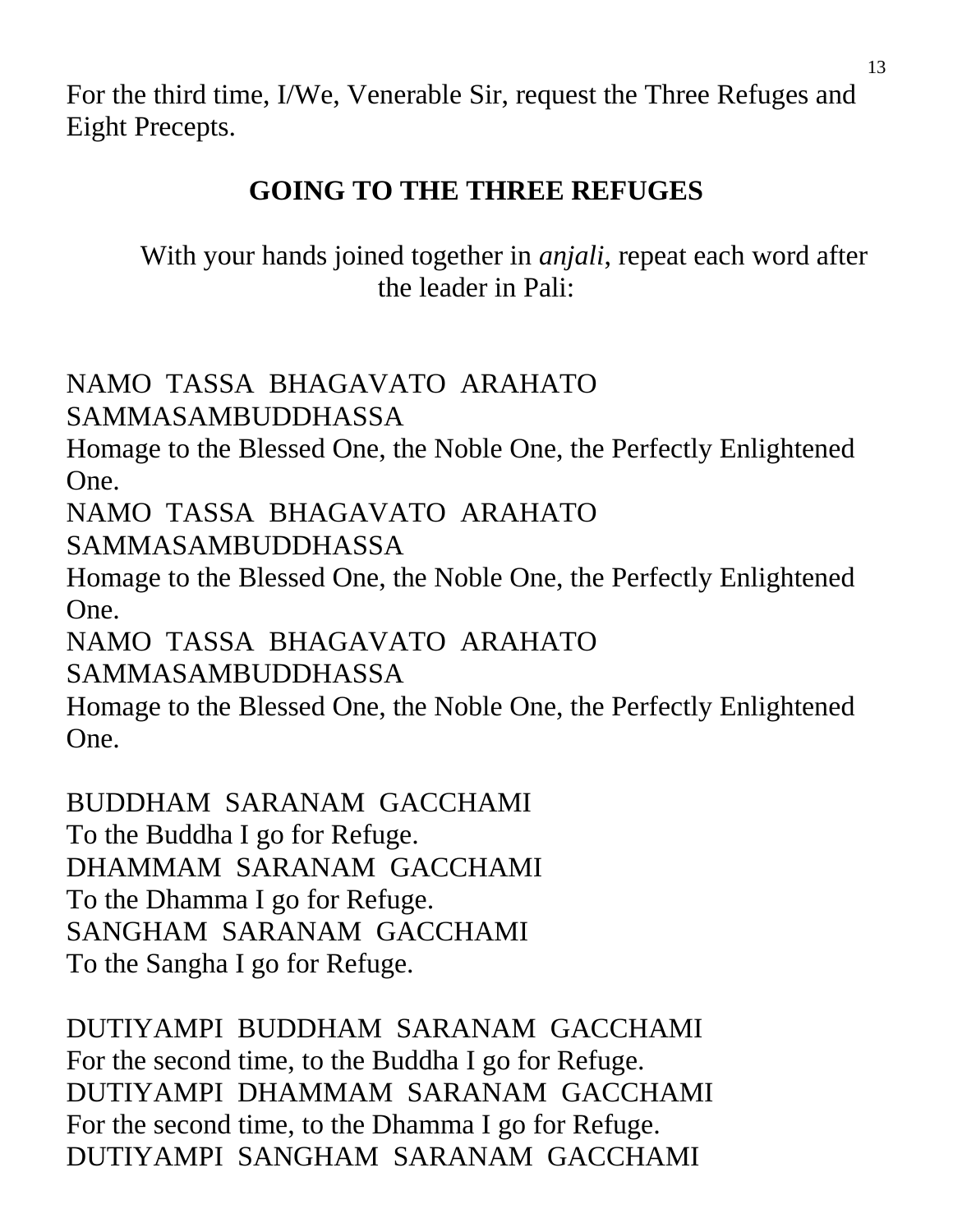For the second time, to the Sangha I go for Refuge.

TATIYAMPI BUDDHAM SARANAM GACCHAMI For the third time, to the Buddha I go for Refuge. TATIYAMPI DHAMMAM SARANAM GACCHAMI For the third time, to the Dhamma I go for Refuge. TATIYAMPI SANGHAM SARANAM GACCHAMI For the third time, to the Sangha I go for Refuge.

### **The Leader:**

TISARANAGAMANAM NITTHITAM This completes going to the Three Refuges.

#### **Response:**

AMA BHANTE Yes, Venerable Sir.

## **UNDERTAKING THE EIGHT PRECEPTS**

To undertake the Eight Precepts, with your hands joined in *anjali*, repeat each precept after the leader in Pali:

1. PANATIPATA VERAMANI SIKKHAPADA SAMADIYAMI I undertake the precept to refrain from destroying living creatures.

2. ADINNADANA VERAMANI SIKKHAPADAM SAMADIYAMI

I undertake the precept to refrain from taking what is not given.

3. ABRAHMACARIYA VERAMANI SIKKHAPADAM SAMADIYAMI

I undertake the precept to refrain from any kind of erotic behavior.

4. MUSAVADA VERAMANI SIKKHAPADAM SAMADIYAMI I undertake the precept to refrain from incorrect speech.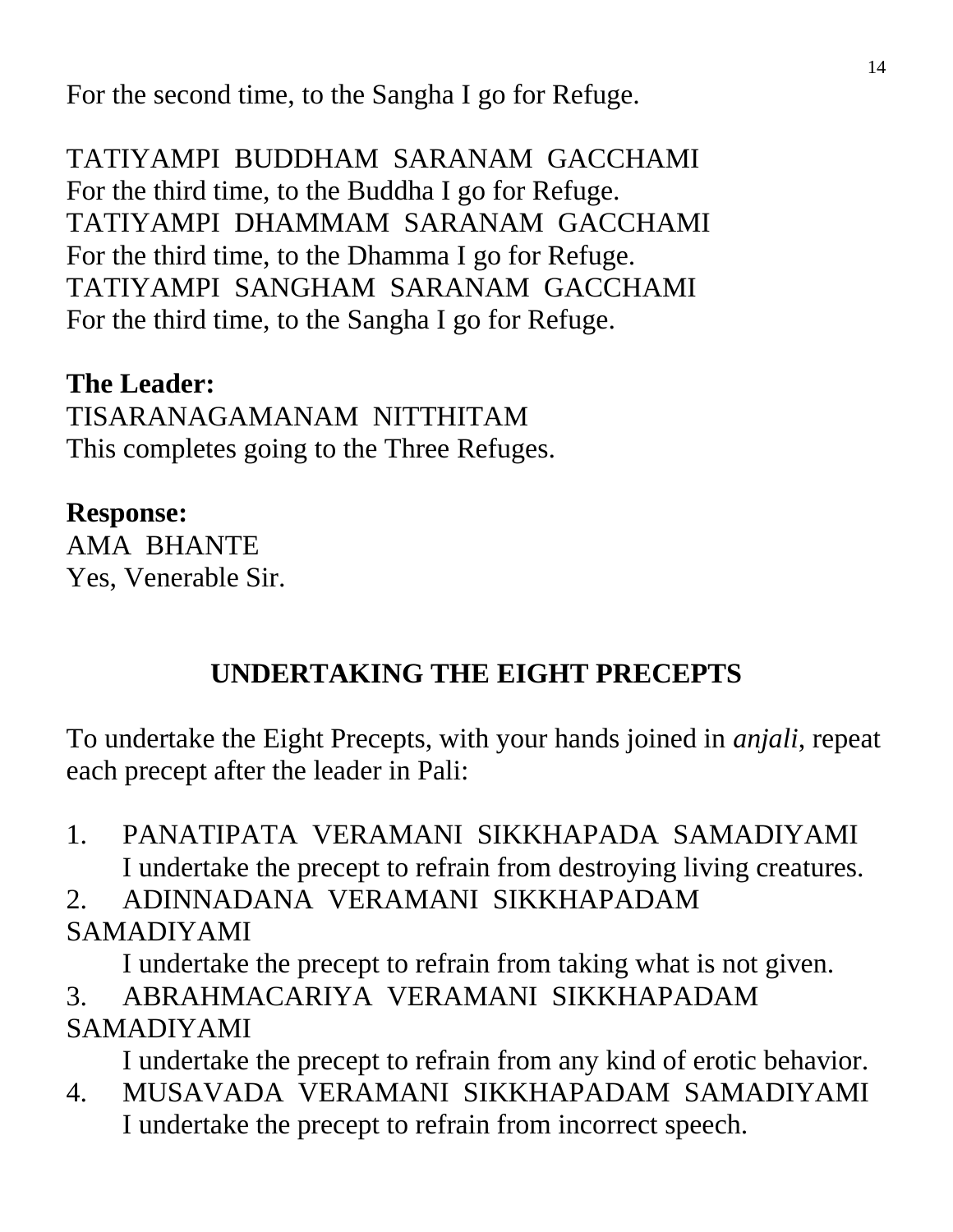### 5. SURAMERAYA-MAJJAPAMADATTHANA VERAMANI SIKKHAPADAM SAMADIYAMI

I undertake the precept to refrain from intoxicating liquor and drugs, which lead to carelessness.

# 6. VIKALABHOJANA VERAMANI SIKKHAPADAM SAMADIYAMI

I undertake the precept to refrain from eating at the wrong time. 7. NACCAGITAVADITAVISUKADASSANA-MALAGANDHA-VILEPANA-DHARANA-MANDANA-VIBHUSANATTHANA VERAMANI SIKKHAPADAM SAMADIYAMI

I undertake the precept to refrain from dancing, singing, music, going to shows, wearing garlands and beautifying myself with perfumes and cosmetics.

## 8. UCCA SAYANA-MAHA SAYANA VERAMANI SIKKHAPADAM SAMADIYAMI

I undertake the precept to refrain from lying on high or luxurious sleeping beds.

> IMANI ATTHA SIKKHAPADANI SAMADIYAMI I undertake these Eight Precepts. IMANI ATTHA SIKKHAPADANI SAMADIYAMI I undertake these Eight Precepts. IMANI ATTHA SIKKHAPADANI SAMADIYAMI I undertake these Eight Precepts.

## **Leader:**

# IMANI ATTHA SIKKHAPADANI SILENA SUGATIM YANTI SILENA BHOGASAMPADA SILENA NIBBUTIM YANTI TASMA SILAM VISODHAYE

These Eight Precepts have morality as a vehicle for happiness, good fortune and liberation. Let morality therefore be purified.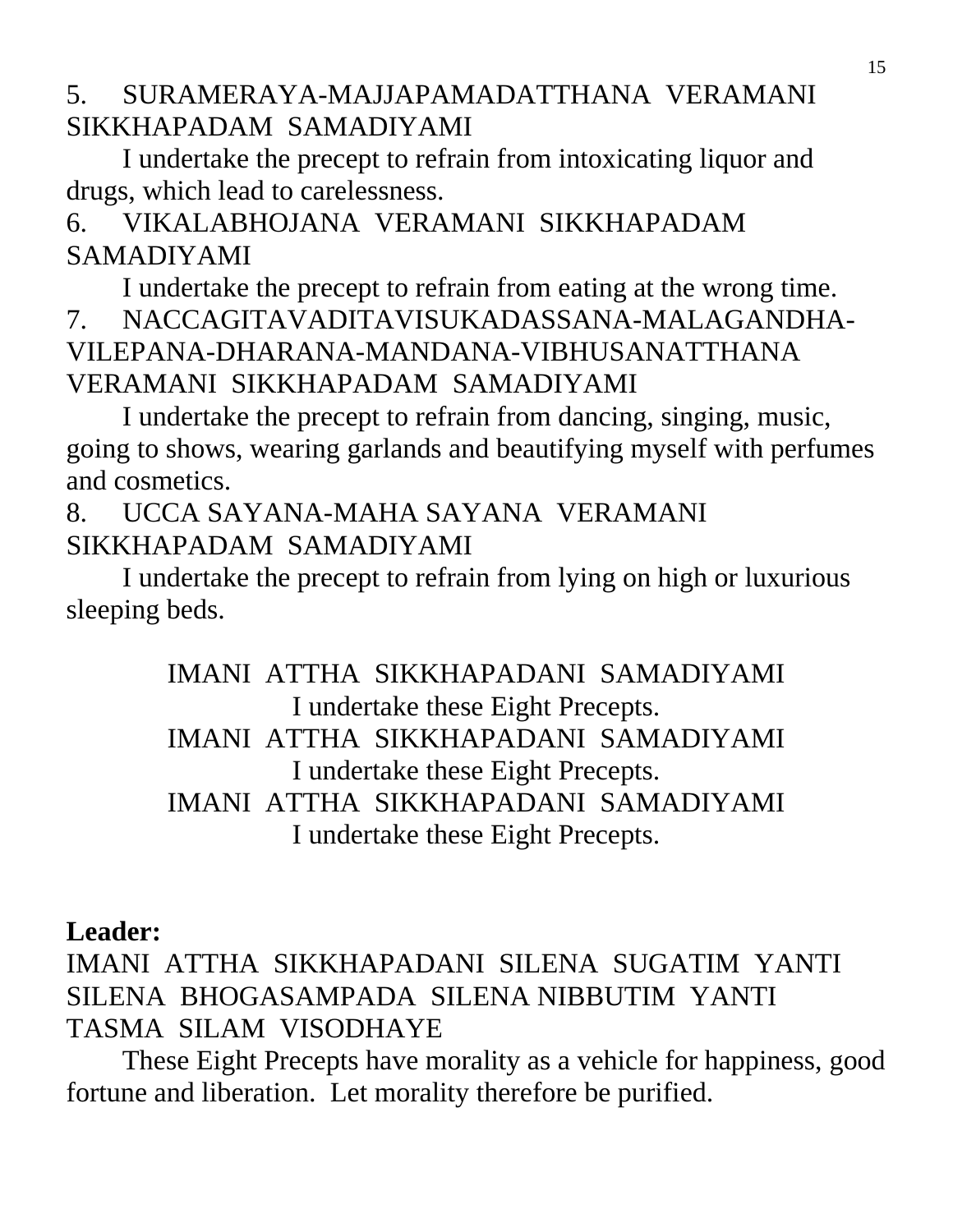### **Requesting the Kammatthana (Meditation Practice)**

Sitting in a kneeling position, with your hands together in *anjali*, recite the following passages in Pali:

1. Paying homage and offering oneself to the Buddha: IMAHAM BHAGAVA ATTABHAVAM TUMHAKAM PARICCAJAMI

Holy Sir, the Lord Buddha, the Blessed One, may I humbly offer my body and mind to you for the purpose of practicing Insight Meditation.

2. Paying Homage and offering oneself to the Teacher: IMAHAM ACARIYA ATTABHAVAM TUMHAKAM PARICCAJAMI

Venerable Sir, Teacher, may I humbly offer my body and mind to you for the purpose of practicing Insight Meditation.

3. Requesting the Meditation Exercise:

NIBBANASSA ME BHANTE SACCHIKARANATHAYA KAMMATTHANAM TEHI

Venerable Sir, please give me the instruction for Insight Meditation so that I may realize Nibbana (nirvana).

4. Extending friendship to yourself:

AHAM SUKHITO HOMI NIDDUKKHO HOMI AVERO HOMI ABHAYA PAJJHO HOMI ANIGHO HOMI SUKHI ATTANAM PARIHARAMI

May I be happy, free from suffering, free from enmity, diseases and grief, free from troubles, difficulties and danger and be protected from all misfortune.

5. Extending friendship to all beings: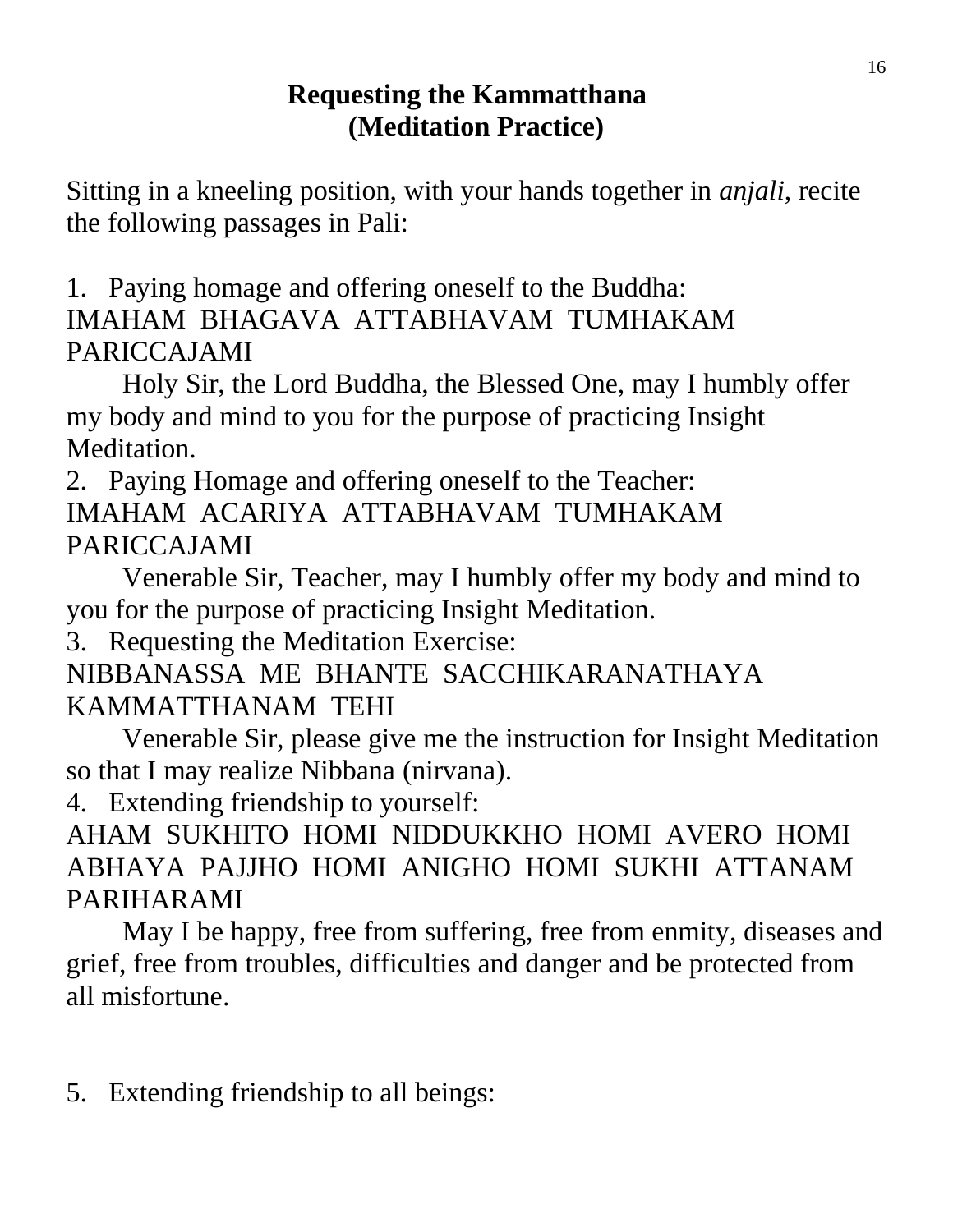# SABBE SATTA SUKHITA HONTU AVERA HONTU ABHAYA PAJJHA HONTU ANIGHA HONTU SUKHI ATTANAM PARIHARANTU

May all beings be happy, free from suffering, free from enmity, diseases and grief, free from troubles, difficulties and danger and be protected from all misfortune.

### 6. Practicing the exercise of mindfulness of death:

# ADDHUVAM ME JIVITAM

Our lives are transient and death is certain. That being so, we are fortunate to have entered upon the practice of Vipassana on this occasion, as we now have not been born in vain and missed the opportunity to practice the Dhamma.

7. Resolving to the Buddha and his disciples:

YENEVA YANTI NIBBANAM BUDDHA TESANCA SAVAKA EKAYANENA MAGGENA SATIPATTHANA SANNINA

The path taken by all Buddhas and their two Chief Disciples, their great disciples and their Arahant disciples to Nibbana, the path which is known as the Four Foundations of Mindfulness and is the path comprehended by the wise, I solemnly promise to practice to attain that Path, the Fruition and Nibbana, according to my own initiative, from this occasion onwards.

# 8. IMAYA DHAMMANUDHAMMA PATIPATTIYA RATTANATAYAM PUJEMI

With this practice of Dhamma, worthy of Dhamma, I worship The Triple Gem.

*- prostrate three times-*

# **Khamapana – kammam Asking For Forgiveness**

It is advisable, in the Teachings of the Lord Buddha, that when a person has done wrong to another—by thought, word or action—to ask for the forgiveness of the wronged person. One should not have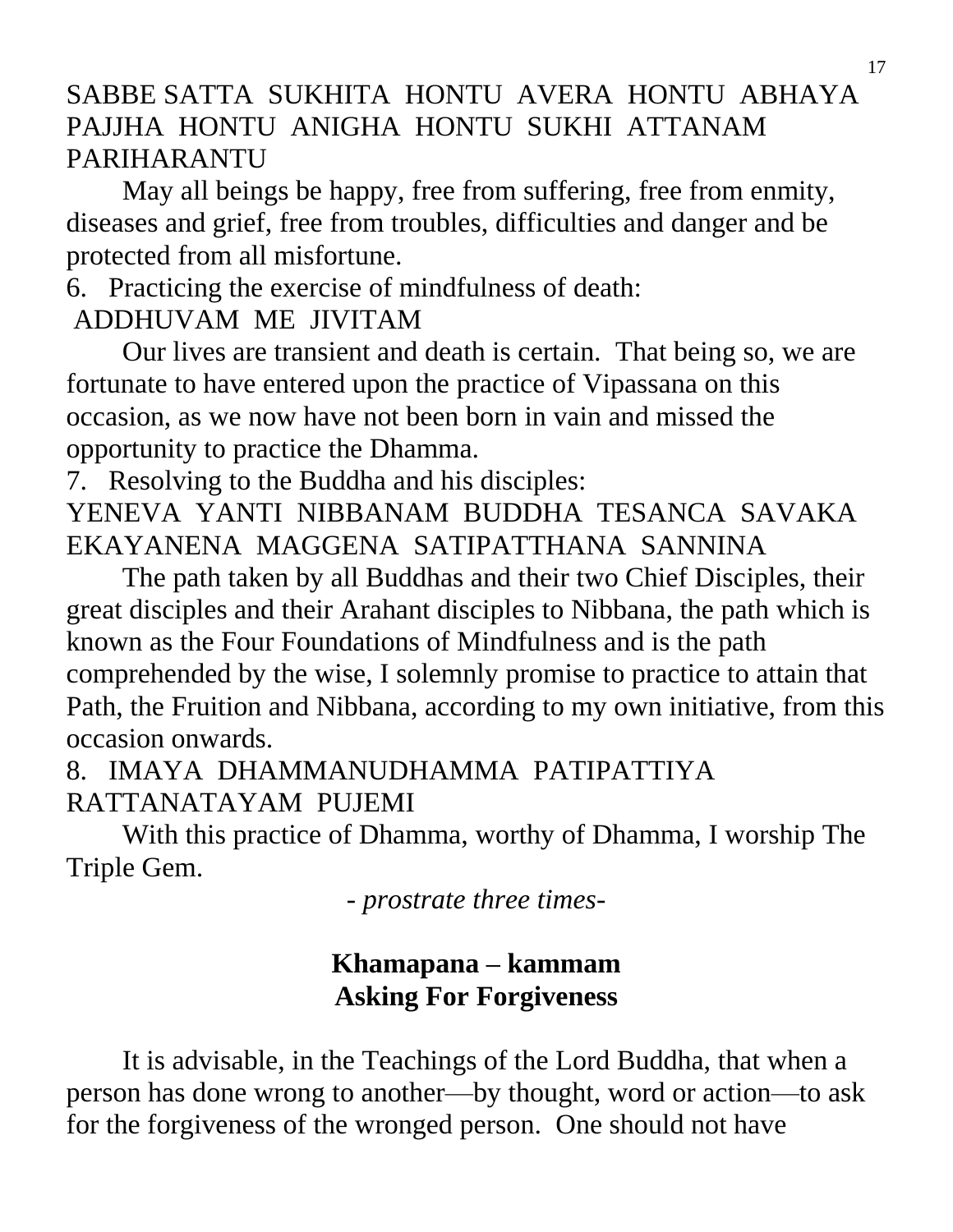thoughts of revenge against the former, but should forgive the other for their wrong doing.

 If a person undertakes the meditation practice with thoughts of anger, hatred or revenge against the Teacher, s/he will not be able to progress in the meditation. Therefore, it is advisable to beg forgiveness from the Teacher before beginning the meditation practice, during the course of the practice (when wrong doing has occurred) and upon completion of the practice, when taking the Closing Ceremony.

To ask forgiveness, with hands joined in *anjali*, recite the following passages in Pali after the leader:

# ACARIYE PAMADENA DVARATTAYENA KATAM SABBAM APARADHAM KAMATHA ME (KAMATHU NO) BHANTE

Forgive me (us), Venerable Sir, for all wrong doing done carelessly to the Reverend One by way of the three doors—Mind, Body and Speech.

## The Teacher then responds: AHAM KHAMAMI TAYAPI (TUMHEHIPI) ME KHAMITABBAM

I forgive you (all), you should forgive me.

The disciples then respond: KHAMAMI (KHAMAMA) BHANTE I (We) forgive you, Venerable Sir. *- prostrate three times-*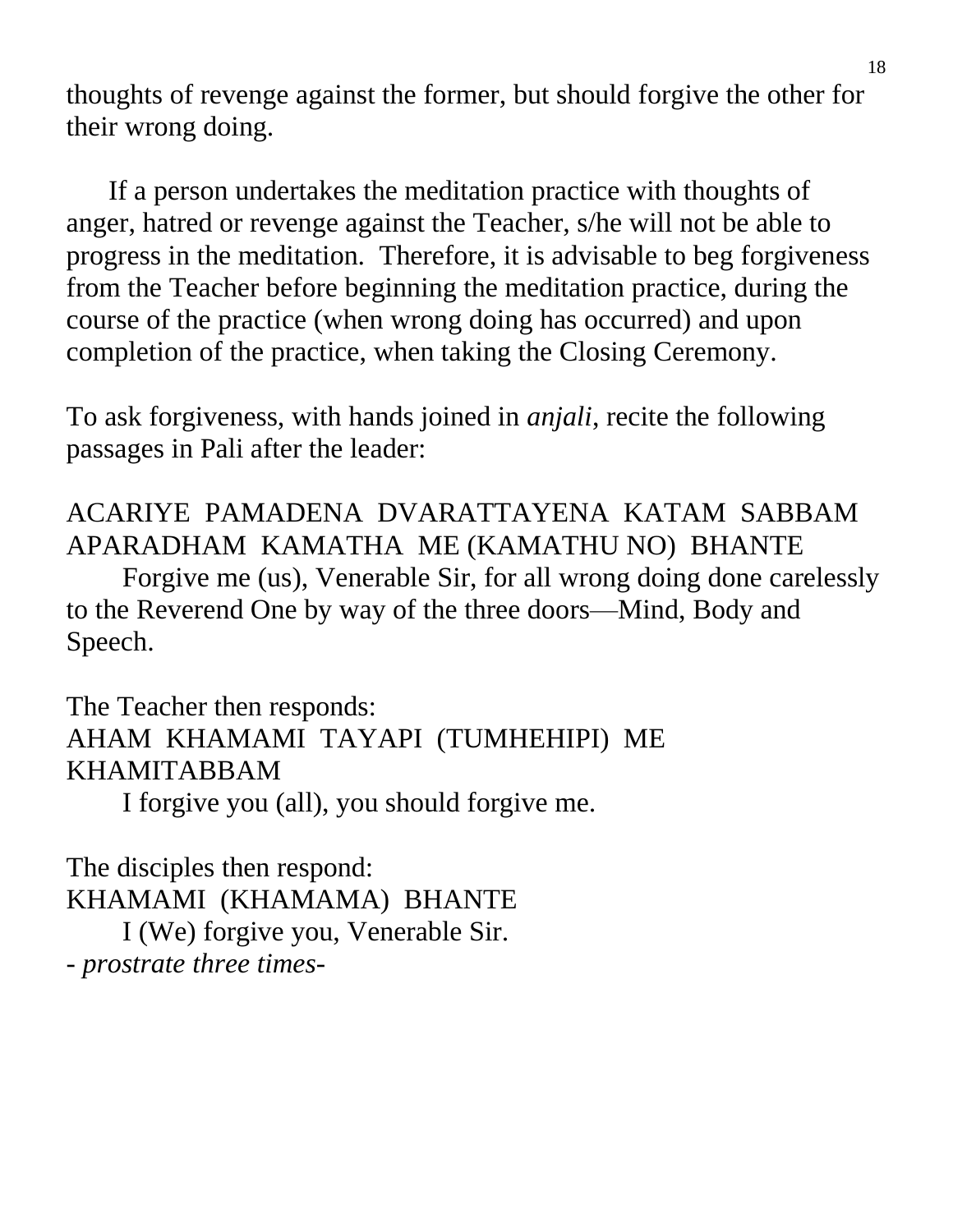## **The Closing Ceremony**

 The Steps of the Closing Ceremony are similar to the Opening Ceremony.

1. Homage to the Triple Gem

2. Requesting the Three Refuges. Change "ATTHA SILANI" to "PANCA SILANI"

3. Change Eight Precepts to Five Precepts.

## **THE FIVE PRECEPTS**

To undertake the Five Precepts, with your hands joined in *anjali*, repeat each precept after the leader in Pali:

- 1. PANATIPATA VERAMANI SIKKHAPADAM SAMADIYAMI I undertake the precept to refrain from destroying living creatures.
- 2. ADINNADANA VERAMANI SIKKHAPADAM SAMADIYAMI I undertake the precept to refrain from taking what is not given.
- 3. KAMESUMICCHACARA VERAMANI SIKKHAPADAM SAMADIYAMI

I undertake the precept to refrain from sexual misconduct.

4. MUSAVADA VERAMANI SIKKHAPADAM SAMIDIYAMI I undertake the precept to refrain from incorrect speech.

5. SURAMERAYA-MAJJAPAMADATTHANA VERAMANI SIKKHAPADAM SAMADIYAMI

I undertake the precept to refrain from intoxicating liquor and drugs, which lead to carelessness.

## **Leader**:

IMANI PANCA SIKKHAPADANI SILENA SUGATIM YANTI SILENA BHOGASAMPADA SILENA NIBBUTIM YANTI TASMA SILAM VISODHAYE